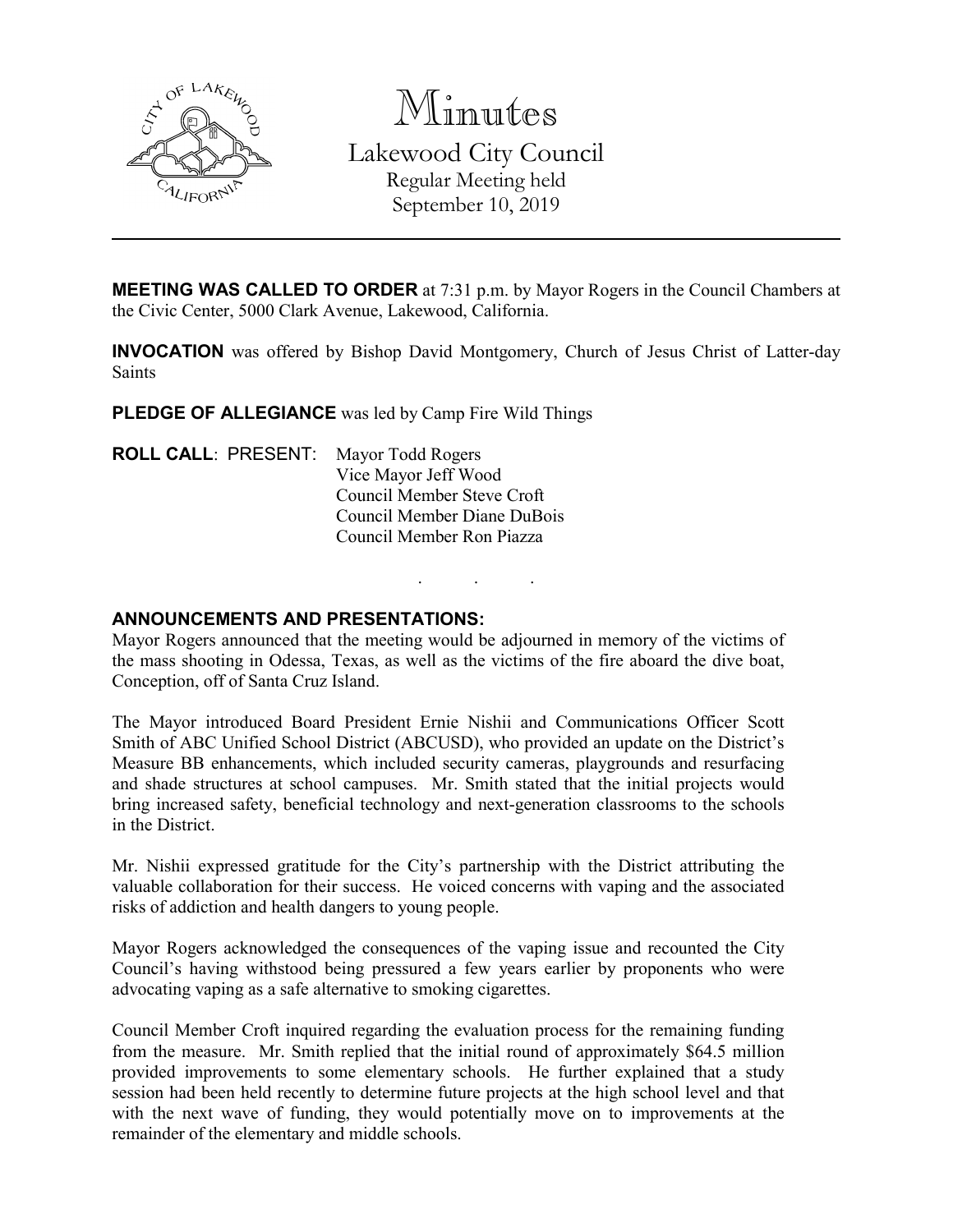City Council Minutes September 10, 2019 Page 2

# **ANNOUNCEMENTS AND PRESENTATIONS:** - Continued

Council Member Croft voiced appreciation for being kept apprised of the projects as they were approved and moving forward.

Vice Mayor Wood stated his gratitude for the District representatives' presentation and suggested similar updates from the school districts on a regular basis. He inquired whether the vaping issue could be discussed at the committee level.

Mayor Rogers requested a report on the current state of zoning for vape shops and that an update on the square footage restrictions and other requirements be provided to the City Council.

Responding to Vice Mayor Wood's questions regarding vaping and their proximity to schools, Mr. Nishii replied that State law prohibited the sale of such products near schools and that some jurisdictions limited or outright banned the sale of flavored vaping devices.

Council Member Piazza concurred with his colleagues' statements and added the suggestion that the three school districts that served Lakewood provide similar updates once a year and emulate the format used by ABCUSD.

Mayor Rogers indicated that the Lakewood Education Foundation supported teachers serving Lakewood students and that over the last thirteen years, over a half million dollars had been donated directly to Lakewood classrooms and that schools from the ABC Unified School District had been previous beneficiaries. He stated that this year's funding cycle had been announced recently through a press release to all the school sites and noted in particular that Melbourne Elementary School had been proactive in pursuing the funding in the past.

Mayor Rogers introduced Caren Glines-Spilsbury of the Lakewood Jaycees, who made a presentation of a donation to replace equipment that had recently been stolen from the Teens in Lakewood Care Program. Crystal Meza, Miss Greater Lakewood, stated that on behalf of the Greater Lakewood Chamber of Commerce and the Greater Lakewood Courts, they were donating \$1,400 to cover the cost of purchasing a new lawn mower, weeder, chainsaw and leaf blower. Ms. Glines-Spilsbury introduced other members, including Mrs. Greater Lakewood, Laura Sanchez-Ramirez, Lakewood Jaycee member, Aubrey Spilsbury and Teens in Lakewood Care's Dan Spilsbury.

Council Member Croft informed the members of the Jaycees in attendance that the donated equipment would be stored in a new, more secure location.

. . .

## **ROUTINE ITEMS:**

Vice Mayor Wood requested that RI-6 be considered separately.

COUNCIL MEMBER CROFT MOVED AND COUNCIL MEMBER DUBOIS SECONDED TO APPROVE ROUTINE ITEMS 1 THROUGH 5 AND 7 THROUGH 9.

RI-1 Approval of Minutes of the Meeting held June 25, 2019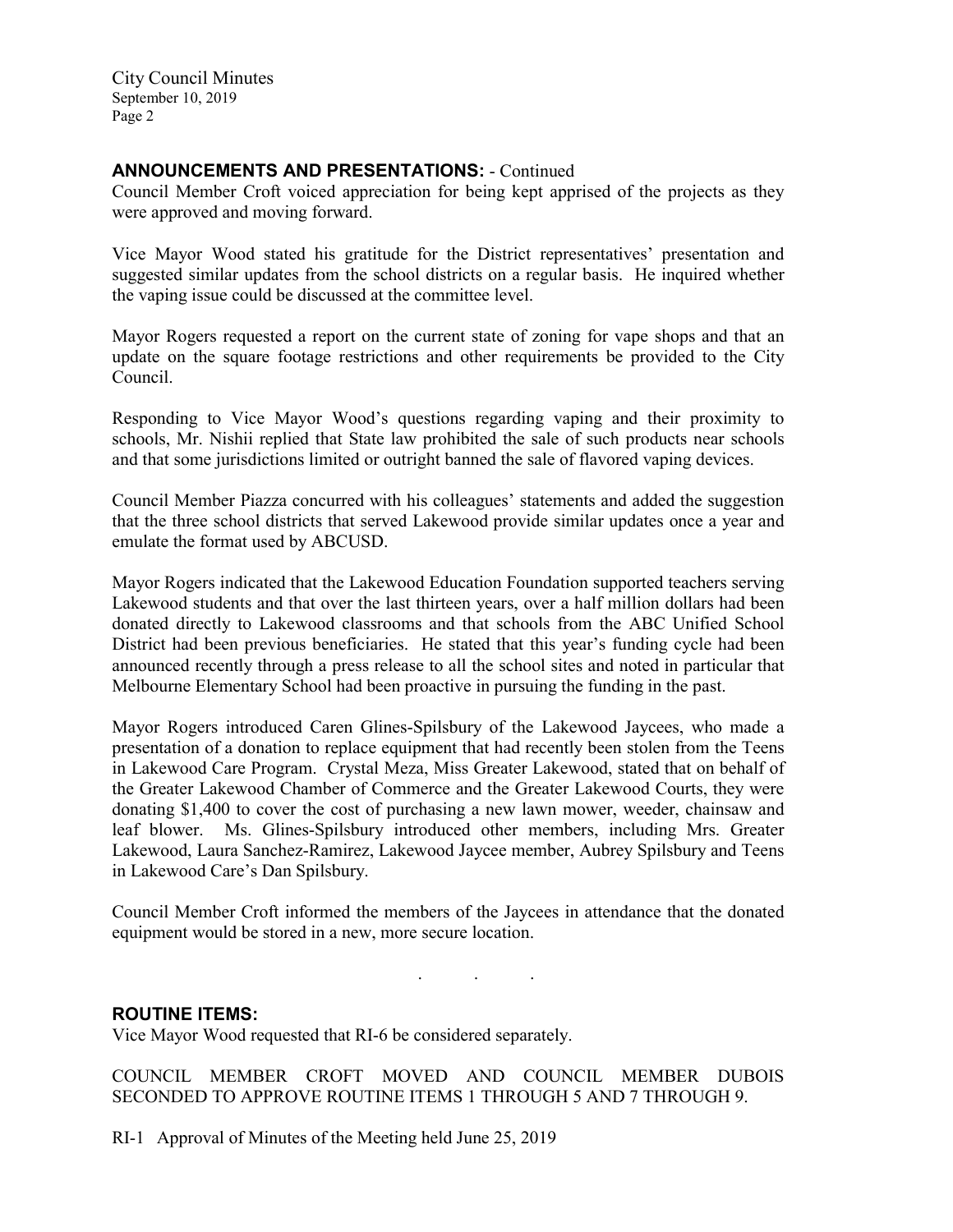City Council Minutes September 10, 2019 Page 3

### **ROUTINE ITEMS:** - Continued

RI-2 Approval of Personnel Transactions

- RI-3 Approval of Registers of Demands
- RI-4 Report of City Council Committees' Activities
- RI-5 Approval of Permit for Mayfair High School Homecoming Parade
- RI-7 Authorization for Citywide Traffic Signal Maintenance Study
- RI-8 RESOLUTION NO. 2019-43; A RESOLUTION OF THE CITY COUNCIL OF THE CITY OF LAKEWOOD RESCINDING A RESOLUTION ESTABLISHING A PHYSICALLY HANDICAPPED PERSONS DESIGNATED PARKING SPACE WITHIN THE CITY OF LAKEWOOD
- RI-9 Acceptance of Notice of Completion for Public Works Contract 2019-2, Woodruff Paving 2019

UPON ROLL CALL VOTE, THE MOTION WAS APPROVED:

AYES: COUNCIL MEMBERS: Croft, DuBois, Wood, Piazza and Rogers NAYS: COUNCIL MEMBERS: None

RI-6 RESOLUTION NO. 2019-42; A RESOLUTION OF THE CITY COUNCIL OF THE CITY OF LAKEWOOD ADOPTING FEES FOR THE RECOVERY OF OVERHEAD COSTS ASSOCIATED WITH THE PROCESSING OF SIDEWALK VENDOR PERMITS

Steve Skolnik, Office of the City Attorney, stated that the proposed resolution was related to an ordinance which would be introduced later in the agenda and that the fees cited in the resolution would go into effect upon adoption of the ordinance.

Vice Mayor Wood inquired whether the fee indicated in the resolution would cover the cost to administer and enforce the regulations. Paolo Beltran, Assistant to the City Manager, responded that the fee had been derived from actual costs calculated by Finance and Administrative Services Department staff, who would be processing the permits.

Mr. Skolnik confirmed for Vice Mayor Wood that if the rates increased, an adjustment could be brought back for City Council consideration. He provided a reminder that the general principle was that for a fee to provide a service, no more than the reasonable cost of providing the service could be charged, which had been true of any kind of fee.

VICE MAYOR WOOD MOVED AND COUNCIL MEMBER PIAZZA SECONDED TO APPROVE ROUTINE ITEM 6.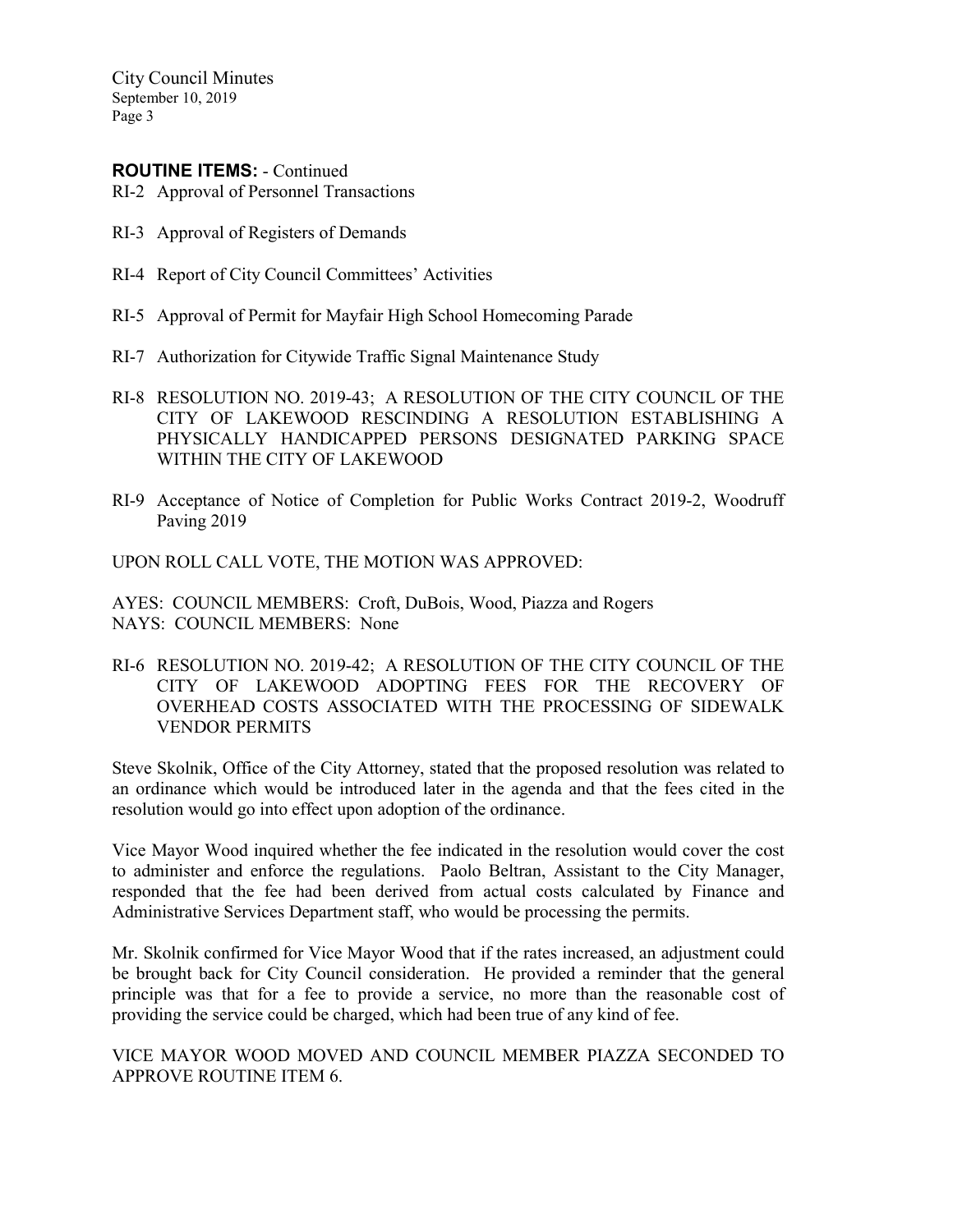City Council Minutes September 10, 2019 Page 4

### **ROUTINE ITEMS:** - Continued UPON ROLL CALL VOTE, THE MOTION WAS APPROVED:

AYES: COUNCIL MEMBERS: Croft, DuBois, Wood, Piazza and Rogers NAYS: COUNCIL MEMBERS: None

# **1.1 • COMMUNITY DEVELOPMENT BLOCK GRANT (CDBG) PROGRAM CONSOLIDATED ANNUAL PERFORMANCE AND EVALUATION REPORT**

. . .

Abel Avalos, Director of Community Development, displayed slides and made a presentation based on the memo in the agenda. He stated that Federal regulations required recipients of Community Development Block Grant funds to prepare an annual performance report. The Consolidated Annual Performance and Evaluation Report (CAPER) summarized the program year accomplishments. It was the recommendation of staff that the City Council hold a public hearing to receive any public comments, and direct staff to submit the CAPER, with any comments received, to the local Housing and Urban Development (HUD) office.

In response to questions from Council Member Piazza regarding the Fix-Up/Paint-Up program, Mr. Avalos explained that there were more funds available than could be used noting that it was sometimes difficult to motivate residents to follow through with applying and stated that staff would double their efforts in the coming year.

Mr. Avalos confirmed for Council Member DuBois that information regarding the program was made available at the senior center as well as at City Hall and some park facilities. He noted that advertisements were also placed in local publications.

Mayor Rogers opened the public hearing at 8:05 p.m. and called for anyone in the audience wishing to address the City Council on this matter. There was no response.

COUNCIL MEMBER DUBOIS MOVED AND COUNCIL MEMBER PIAZZA SECONDED TO APPROVE STAFF'S RECOMMENDATIONS. UPON ROLL CALL VOTE, THE MOTION WAS APPROVED:

AYES: COUNCIL MEMBERS: Croft, DuBois, Wood, Piazza and Rogers NAYS: COUNCIL MEMBERS: None

### **2.1 • ORDINANCE NO. 2019-3; ESTABLISHING RULES FOR SIDEWALK VENDING PURSUANT TO GOVERNMENT CODE SECTION 51036, ET SEQ.**

. . .

Assistant to the City Manager, Paolo Beltran, made a presentation based on the memo in the agenda and reported that staff had prepared an ordinance regulating sidewalk vendors, drafted in response to Senate Bill 946, which mandated that cities allow sidewalk vendors to operate within their jurisdictions. The bill, authored by former State Senator Ricardo Lara and signed by Governor Brown into law, substantially narrowed cities' local discretion by setting specified parameters for regulations. He concluded by stating that staff recommended that City Council introduce Ordinance No. 2019-3.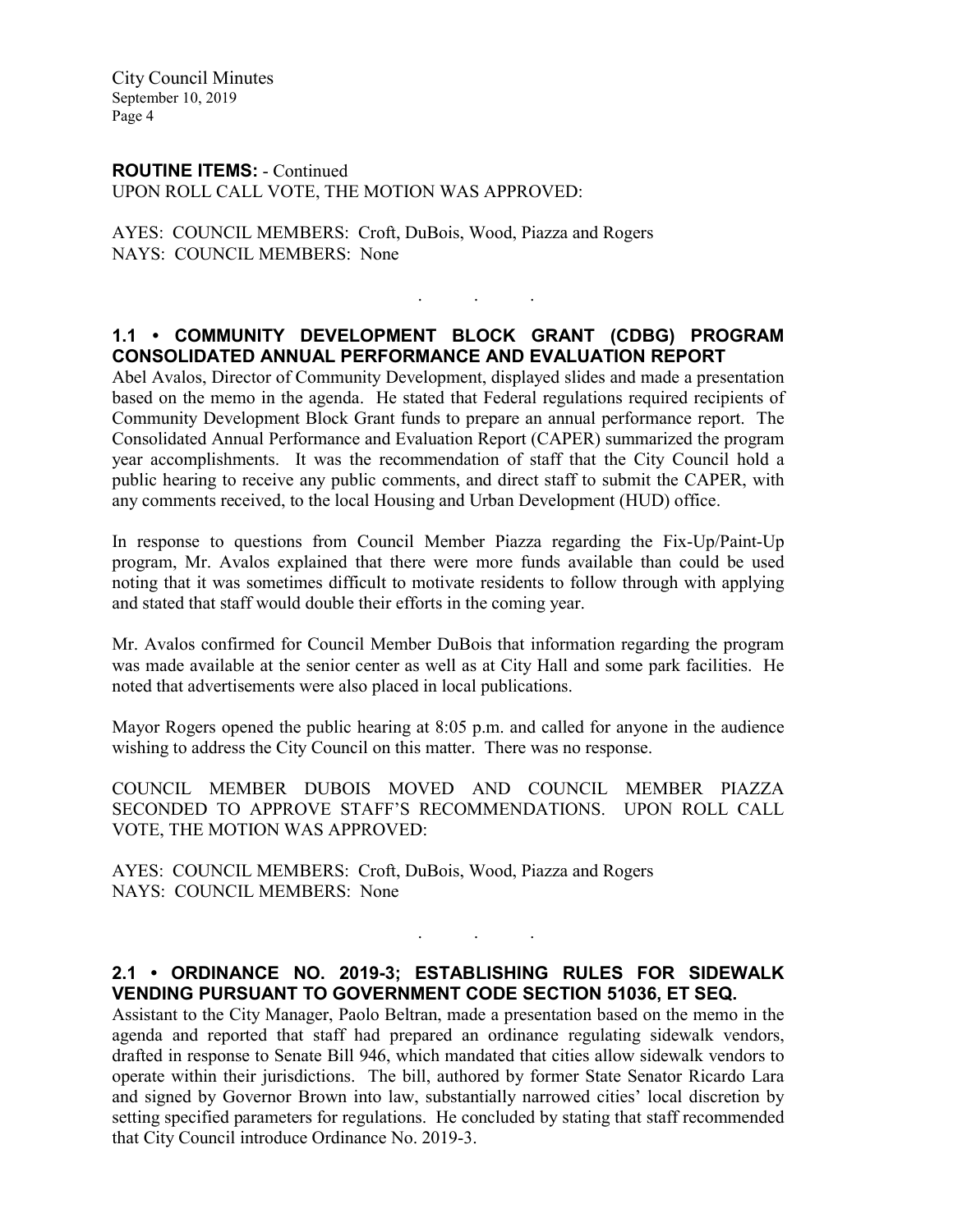# **2.1 • ORDINANCE NO. 2019-3; ESTABLISHING RULES FOR SIDEWALK VENDING** - Continued

Vice Mayor Wood expressed concerns with portions of the ordinance regarding trash receptacles; operating hours/days; operations in the vicinity of schools, parks, and during special events; charging for actual costs of confiscating and storing items; regulating amplified sounds; and enforcement on weekends.

Mr. Beltran confirmed for Mayor Rogers that regulations did not allow for vending in the median and that any ambiguity could be made clearer in the ordinance. Mayor Rogers stated that these regulations were governed by State law and that it appeared that sidewalk vendors were being afforded more rights than brick and mortar operators. He added that the proposed ordinance had been drafted in response to increased sidewalk vending activity as reported by residents and the regulations were an effort to maintain the quality of life in the neighborhoods while respecting the rights of the business community.

Mr. Skolnik stated that the ordinance could be reintroduced with the requested modifications at the next meeting and would follow the normal sequence.

. . .

## **3.1 • FALL AND WINTER RECREATION PROGRAMS**

Director of Recreation and Community Services Valarie Frost displayed slides and made a presentation based on the memo in the agenda. She highlighted the programs offered through the Fall/Winter Recreation Catalog, citing some of the popular programs, such as the After School Activity Zone, the Lakewood Teen Action Committee, College Fair, Lakewood Youth Sports, Active+ classes, the Play at Palms series and the Lollipop Lane Holiday Boutique, which would feature over 115 arts and crafts booths. She stated that the annual Halloween carnivals would take place at the parks and that creative holiday-themed activities would be available during the winter break. She concluded by stating that staff recommended the City Council receive and file the report.

MAYOR ROGERS DIRECTED THAT THE ITEM BE RECEIVED AND FILED. THERE BEING NO OBJECTION, IT WAS SO ORDERED.

. . .

### **SUCCESSOR AGENCY ACTIONS**

1. Approval of Amended Recognized Obligation Payment Schedule (ROPs) for July 1, 2019 Through June 30, 2020 – ROPs 19-20

Jose Gomez, Director of Finance and Administrative Services, made a presentation based on the memo in the agenda and explained that subsequent to the January submittal of the Recognized Obligation Payment Schedule (ROPS), the Department of Finance (DOF) notified the Successor Agency that payments would not be made due to a lack of residual funds available and that the conclusion was based on the State-prescribed ROPS payment calculation. He stated that staff was not in agreement with the response as residual fund levels were closely associated with changes in property values over the years, which had only